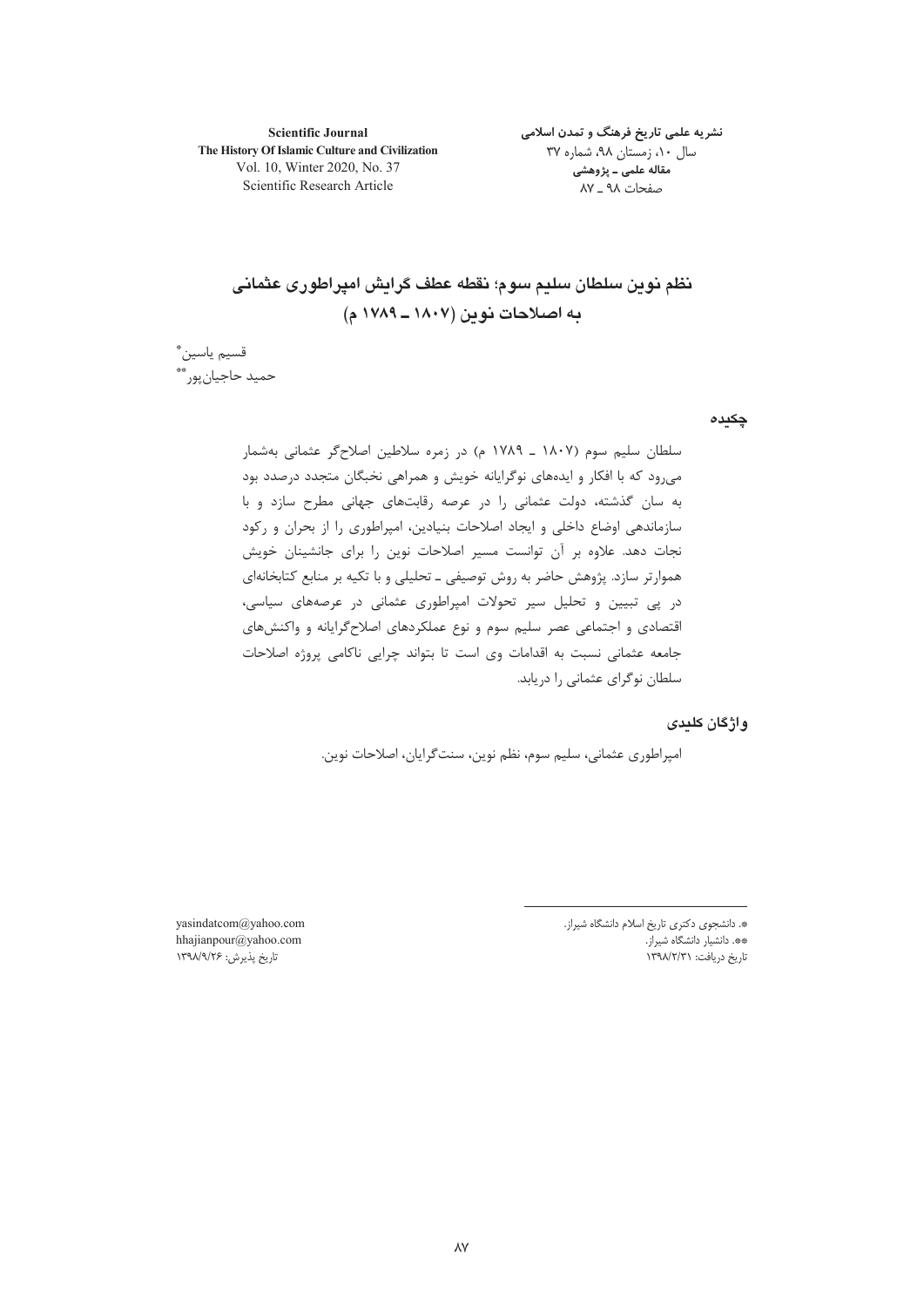### طرح مسئله

اوج عظمت و شکوه عصر سلاطین برجسته عثمانی در اذهان مردمان امپراطوری با حاکمیت دینی، در طی قرون، آنان را دچار نوعی خودباوری به میراثهای سنتی میساخت که این نوع دیدگاه موجب غافل ماندن عثمانی از پیشرفتهای دنیای اروپا گردید. بنابراین دولتمردان عثمانی با پدیدار شدن آثار رکود در ساختار حکومت و ابعاد مختلف امپراطوری، جبراً در موضع ضعف و شکست قرار گرفتند و به اصلاحات با سبک و سیاق اروپایی روی آوردند، چراکه به زعم سلطان و نخبگان، تنها انجام اصلاحات می توانست جانی دیگر در کالبد امیراطوری بدمد و آن را از سقوط نجات دهد. پیشینه جنبش اصلاحات به اوایل قرن هفدهم ـ مصادف با اوضاع نابسامان و رکود عثمانی ـ باز میگردد.

با این اوصاف، زمانی که سلطان سلیم سوم (۱۷۸۹ م) قدرت امپراطوری عثمانی را بهدست گرفت، اوضاع آن چندان مساعد نبود، چه اینکه از سویی بهشدت تحت فشارهای برون،مرزی بود و قلمرو آن، عرصه تاختوتاز قدرتهای غربی، چون دو قدرت متحد روسیه ــ اتریش در یک جبهه واحد` و بریتانیا و فرانسه ــ هرکدام بهطور مجزا ــ شده بود و از سوی دیگر جلوس سلیم بر تخت سلطنت با انقلاب فرانسه مصادف گشته بود که تبعات مهمی را درپی داشت و خبر از این امر میداد که دنیای غرب روند تدریجی و رو به تکامل اکتشافات و علوم و فنون جدید را طی میکند و در عرصه نبرد و دیپلماسی، با استفاده از دستیابی به دانش و سلاح آتشین، بهراحتی در برابر امپراطوری۱های شرقی، بهویژه عثمانی، قد علم نماید.

سلیم سوم با جسارتی تمام، برنامهای جامع برای اصلاح نهادهای دولتی را آغاز کرد. سلطان و نخبگان نوگرا، به خوبی میدانستند که لازمه تحقق وظیفه نخست دولت، انجام اصلاحات بنیادین در عرصههای مدنی، اداری و اقتصادی است؛ و شرط جامه عمل پوشانیدن به وظیفه دوم نیز سازماندهی ارتش قاپی قولاری خواهد بود؛ چه اینکه سلطان سلیم پس از شکست ینیچریها در جنگ با نیروهای روسیه (۱۷۹۲ \_ ۱۷۸۷ م) دریافت که ارتش ینیچری دیگر قادر به همگام شدن با توسعه نخواهد بود. ٔ

علی رغم اینکه محققان برجستهای چون شاو، استانفورد جی و اوزل کورال در تا*ریخ امپراطوری عثمانی و ترکیه جدید*. كارال، انور ضياء در (Osmanlı Tarihi V. Nizam-ı Cedid ve Tanzimat Devirleri) و كاريات، كمال در Osmanlı Modernleşmesi، برنارد لوئیس *در ظهور ترکیه نوین*، احمد أق کوندز و سعید اوزتورک در آثاری چون: «*للدولة العثمانية المجهوله*»، و خالد زياده در «*لاصلاح العثماني في القرن الثامن عشر*»، هريک به مقتضاي بحث تاريخ و اصلاحات عثمانی تا حدی به این موضوع پرداختهاند؛ ولی در این بین پژوهشهای نو (بهویژه به زبان فارسی) در ارتباط با یژوهش حاضر، مقالاتی مانند «اصلاحات در امپراطوری عثمانی» و «مشروطه عثمانی» اثر حسن حضرتی (۱۳۸۴ هـ.ش) و مقاله «اصلاحات در دولت عثماني» اثر سيد وحيد مشيريان فراحي (بي¤ا) صورت گرفته است.

نوشتار حاضر از منظری نو و آسیبشناسانه و با دقتی بیشتر فضای حاکم بر جامعه عثمانی عصر سلطان سلیم سوم و اصلاحات وی را مورد بررسی قرار داده است. پژوهش درپی آن است تا ضمن استفاده از دستاوردهای تمام پژوهشهای پیشین، به پرسش های ذیل پاسخ دهد: خاستگاه و نوع اصلاحات سلطان سلیم چه بوده است؟ از منظر پاتولوژیک پیامدهای اصلاحات سلیم سوم و موانع موجود بر سر راه اجرای پروژه اصلاحات و علل تقابلات موجود چه بوده است؟

فرضیه پژوهش این است که شکستهای عثمانی در میدان کارزار با اروپای مترقی، طبقه حاکم را بر آن داشت تا به اصلاحات نظامی دست یازند. در واقع دولت می خواست تمام فعالیتهای اقتصادی و سیاسی را تحتسلطه خویش داشته باشد. بهعبارتی دیگر دولت مرکزی روند اصلاح و نوسازی را بهعنوان یک ایدئولوژی برای اهداف خاص خود میدید که این خود دریچهای نو در جهت اشنایی با دنیای غرب و نفوذ فرهنگ غربی در جامعه عثمانی گردید. علاوه بر آن، عدم وجود پشتوانه اجتماعی اصلاحات سلیم سوم، باعث سوار شدن مخالفان بر امواج پرتلاطم جامعه گردیده و این مخالفان سنتگرا، از تعارضات و تقابل ساختاری پدید آمده مابین نهادهای کهن سنتی و نهادهای نوین، سوءاستفاده لازم را در جهت منافع خویش و متوقف ساختن پروژه اصلاحات بردند؛ ولی با این همه، اصلاحات سلیم سوم زمینه اصلاحات جدیدتری را برای جانشینانش پدید آورد.

Ustun, The New Order and Its Enemies, P. 108.

<sup>1.</sup> Aksan, An Ottoman Statesman in War and Peace, P. 160 - 170. ٢. نها, ، الشعوب الإسلاميه ، الاتراك العثمــانيون، الفــرس، مسلمو الهند، ص ٤١.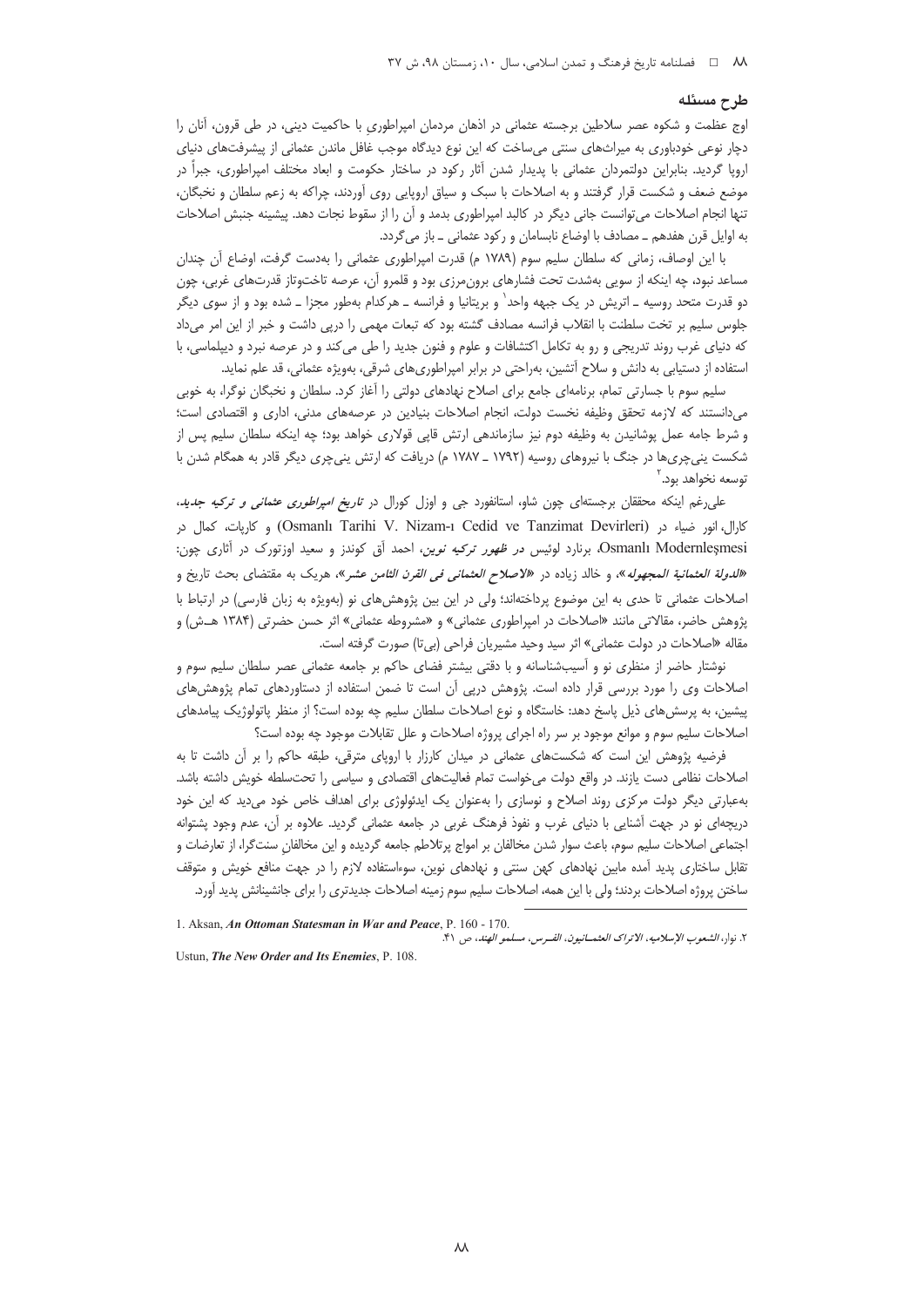### اصلاحات عصن سليم سوم

در عصر سلیم سوم، اندیشه اصلاحات و نوسازی به سبک اروپایی، شکل رسمی و جدیتری به خود گرفت، ازاین رو اصلاحات سلیم را نقطهعطف اصلاحات سنتی دانستهاند.<sup>\</sup> آنچه که وی را بیش!زییش مشتاق انجام اصلاحات می،نمود، شکست پنیچری در رویارویی با ارتش روسیه بود.<sup>۲</sup> در واقع جنگ و شکستهای اخیر در مقابل غربیان، بهوضوح نشان داد که امپراتوری عثمانی نمی تواند کیان خود را در مواجهه با کشورهای اروپایی محافظت کند و پس از آن ضرورت سازماندهی مؤسسات و نهادهایی که از طریق آن امپراتوری عثمانی مستقل و متکی به خویش باشد، آشکار گشت.<sup>۳</sup> مهم¤رین مسئله، رابطه با کشورهای اروپایی و تأثیر از تجهیزات نظامی و آموزشی بود<sup>۴</sup> و با توجه به علاقه شدید سلیم به لوئی شانزدهم فرانسه، روابط تنگاتنگی بین عثمانی و فرانسه ایجاد شد؛ چراکه خود سلیم پیش از به قدرت رسیدن نیز مطالعات و مکاتباتی در باب پیشرفتهای اروپا و انقلاب فرانسه داشت.<sup>۵</sup>

سلطان در بادی امر نسبت به آگاهسازی وزرا در بیان تمایل به اصلاحات و آمادهسازی اذهان جهت پذیرش اصلاحاتش اکتفا کرد ً و اولین اقدامی که انجام داد، دعوت از تعدادی از چهرهای اصلاحطلب متجدد و تشکیل مجلسی مشورتی <sup>7</sup> بود که حدود ٢٢ عضو داشت و بعدها عوامل اين هيئتمديره گسترش يافت، بهطورى كه حدود چهل عضو بدان ملحق شدند و طرحهای پیشنهادی بهطور مستقیم به سلطان منتقل میگشتند.^ بدین،منظور در سال ۱۷۹۱ م برخی اکابر علما که بر اصلاحات ـ بهویژه در بعد نظامی ــ تأکید داشتند، اتفاق نظر کردند که ارتش عثمانی دیگر برای نبرد جدید، صلاحیت لازم را ندارد.<sup>۹</sup>

گام دیگر سلیم سوم این بود که از برخی از دولت مردان و صاحبنظران خواست تا افکار و ایدهها و پیشنهادات خویش در باب علل ناتوانی عثمانی و راه رهایی از بحران را بیان کنند که بایستی دیدگاهها و گزارشات آنان با عنوان «لایحه» در زمینههای مختلف اقتصادی، سیاسی، مدنی و نظامی تدوین و به سلطان ارائه میگردید. `` اهمیت این لوایح به خاطر انعطافپذیری و نشان دادن رویکردهای متضاد در اصلاح دولت بهطورکلی و تجدید سازمان ارتش بهطور خاص بود.<sup>۱٬</sup> در بحث اخیر اکثر آنها بر نیاز به اصلاحات نظامی به توافق رسیدند تا با کمک افسران و متخصصان اروپایی، بدون تعصب به شریعت یا تحریک خصومت ارتش ینیچری<sup>۱۲</sup> یا علمای محافظه کار، به انجام اصلاحات بپردازند.<sup>۱۳</sup> در این راستا قاضی عسکر عبدالله افندی تفاهمنامهای را به سلطان سلیم سوم تقدیم داشت که در آن اصلاح قطعی نیروهای عثمانی را خواسته بود که این امر صرفاً از طریق فراگیری علوم و آموزش نظامی غربی، آموزش و ترجمه آثار فنی اروپا به زبان عثمانی و استفاده از کارشناسان و مشاوران خارجی میسر می شد.<sup>۱۴</sup> بدین سان گسترش آموزش تحت عنوان اصلاحات سلیم، به نحوی فزاینده به ترجمه کتب غربی منجر گشت<sup>۱۵</sup> که میتوان «بهبود و توسعه برنامههای آموزشی» را اساسیترین شیوه وی در جهت نزدیکی به دنیای غرب بهویژه فرانسه، و اخذ علوم و فنون از آنان دانست. آخرین اصلاح در دستگاه دیپلماسی،

2. Ustun, The New Order and Its Enemies, P. 108.

5. Mardin, Yeni Osmanlı Düşüncesinin Doğuşu, s.163

- ع سيدمصطفى، *نقد حالة الفن العسكرى، و الهندسة العلوم في القسطنطينيه*، ص ٧٠.
- ٧. أق كوندز و اوزتورك، *الدولة العثمانية المجهوله*، ص ٣۶٨ ــ ٣۶٧: حضرتى، *مشروطه ايران و عثمانى*، ص ۴١.
	- ٨. زياده، الاصلاح العثماني في القرن الثامن عشر، ص ٢٣ \_ ٢٢.
	- ٩. عبد العزيز، *تاريخ المشــرق العربــى*، ص ٢٥٢؛ Turhan, *kültür degişmeleri*, s. 138.

10. Kona, Güngürmüş, Batı'da, Aydınlanma, Doğu'dabatılaşma, s. 82:

- حائري، امپراطوري عثماني و دو رويه تمدن بورژوازي غرب، ص ۶۴.
- ١١. اوغلي، الدولة العثمانية تاريخ وحضاره نقله الى العربيه، ص ٨٢.
- ١٢. برآورد تعداد يني چريان يا انكشاريه در اين برهه قريب به ۴٠٠ هزار نفر بوده است.
	- ١٣. حوراني، *الفكر العربي في عصر النهضه* ١٩٣٩ ـ ١٧٩٨، ص ٥۴. ١۴. عبد العزيز، ت*اريخ المشرق العربي*، ص ٢٥٠.
		- ۱۵. کین راس، *قرون عثمانی*، ص ۴۳۳.

١. شاه، تاریخ *امیراطوری عثمانی و ترکیه جدید*، ج ٢، ص ۴۵۰ ـ ۴۴۹.

٣. اوغلي، *الدولة العثمانيه تاريخ و حضاره نقله الى العربيـه*، ص ٧٩ \_ ٧٨. ۴. کین راس، *قرون عثمانی*، ص ۴۳۱.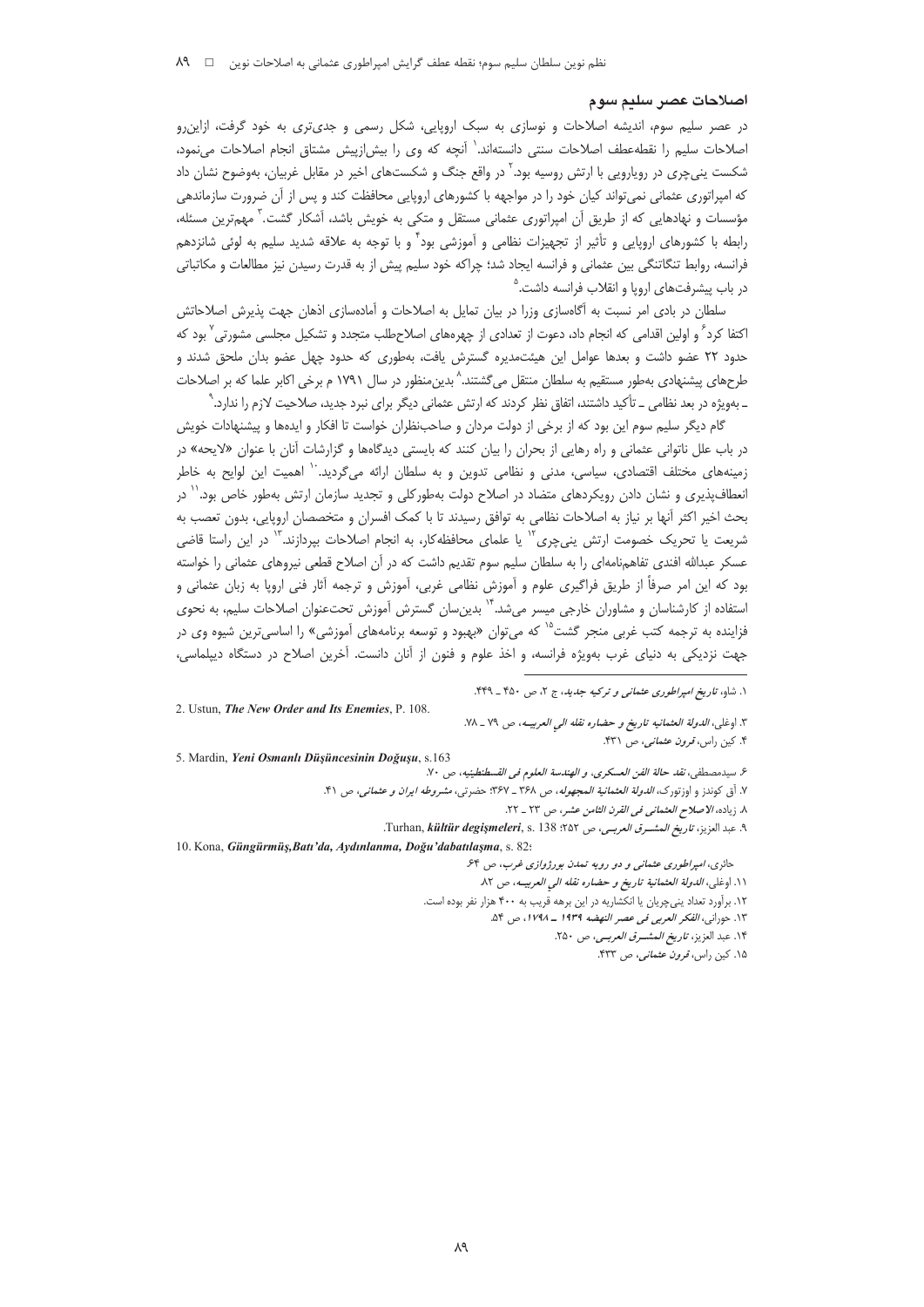### ۹۰ فصلنامه تاریخ فرهنگ و تمدن اسلامی، سال ۱۰، زمستان ۹۸، ش ۳۷

پایان دادن به مساعدتهای عثمانی به سفارتهای خارجی در استانبول، در ماه جولای ۱۷۹۴ م بود که منجر به تنفر سفرای خارجی گردید.<sup>٬</sup> سلیم سوم، برای اجرای طرح اصلاحات جدید در دیپلماسی عثمانی، به یکی از دستیاران خود به نام «ابوبکر راتب افندی»<sup>۲</sup>جهت بازدید از اروپا و اطلاع از مؤسسات و نهادهای جدید و تهیه تقریر مطالبی حول اصلاحاتی که می¤وان بر مؤسسات عثمانی و یا ایجاد نهادهای نوین در استانبول دخیل کرد، مأموریت داد. ّ

هدف سلطان عثمانی از اعزام سفرا و برقراری سفارتخانههای دائم در پایتختهای اروپا، گسترش دامنه حامیان پروژه اصلاحات بود." در این مقوله می توان به سه شخصیت برجسته اشاره کرد. نخست راتب افندی است، همان کسی که سلطان وی را در یک مأموریت به وین و دیگر پایتختهای اروپایی فرستاد که اولین اثر فکری خود را در زمان سلطنت سلیم سوم يديد آورد (تاريخ اين گزارش به آغاز برنامه اصلاحات باز مي گردد. ١٩٧٣ م) شخصيت دوم محمود رئيف (محمود انگليسي) است که بهعنوان سفیر سلطان سلیم سوم، سمتی دیپلماتیک در لندن گرفت و نوشتههایی از خود برجای گذاشت. ازجمله رسالهای در جغرافیا و سفرنامهای از شرح سفر و اقامتش در لندن و مهمترین اثر منتشر شده وی به زبان فرانسه و عثمانی و با نام «فهرست تنظيمات جديد در امپراتوري عثماني» است. اين اثر توصيفي، از ترتيبات جديد و اصلاحات عصر سلطنت سلیم سوم اتخاذ شده است.<sup>۵</sup> سومین شخصیت، مهندس سید مصطفی است که اثری بیiظیر تحت عنوان «نقد هنر نظامی، مهندسی و علوم در قسطنطنیه (۱۸۰۳ م)» را نگاشته است. همچنین لازم به ذکر است که نخستین روشنفکرانی که به اهمیت تفکر و دانش عقلانی در دوره مدرنیته پیِبردند، در این دوره شکل گرفتند.<sup>۶</sup>

با وجود حمایت برخی از شخصیتهای اصلی جهتدهنده به برنامههای اصلاحات، پنیچریها نسبت به برنامههای اصلاح گرایانه، مخالفت گستردهای را نشان دادند.<sup>۷</sup> در چنین شرایطی بود که ساکنان استانبول، سربازان سلیم سوم را که به لباس فرانسوی آراسته بودند، بهسخره میگرفتند، تا جایی که تمسخر و تحقیر از جانب منتقدان نظامی، مذهبی و سیاسی نیز ادامه یافت.^ با وجود مخالفتهای شدید، سلطان گام در انجام پروژه اصلاحات نهاد و این موانع نتوانست بر رغبت و شوق سلیم سوم در تجسم ایدههای اصلاحگرایانهاش مؤثر افتد.<sup>۹</sup>

#### اصلاحات نظامى

اصلاحات عثمانی در این برهه، بیشتر عرصهها را فراگرفت ولی بیشترین تأکید بر اصلاحات در بعد نظامی بود. براین مبنا اصل اساسی در اصلاحات سازمانی، تفکیک وظایف نظامی و اداری در تمامی دستههای نظامی و انتصاب ناظری مستقل بر امور اداری و عملکرد آقاها بهعنوان فرماندهان پیشین بود. `` در واقع سلطان قصد داشت تا تجارب، تعلیمات و هنر نبرد رقبای اروپایی را تا حد امکان در سازماندهی ارتش عثمانی بهکار گیرد.`` جهت استفاده از حداکثر میزان کارآمدی هر دسته، آزمونهایی از نظامیان به عمل آمد تا آنانی که فاقد مهارت لازم بودند را معزول داشته و ملاک اصلی انتصابات تواناییهای افراد و ارشدیت آنان باشد تا از انجام اعمالی چون ارتشاء و نفوذ مقامات، جلوگیری بهعمل آید.<sup>۱۲</sup> بنابراین استخدام دولتی در اقطاعات آسیای صغیر، با احترام به اراده فردی بود.<sup>۱۳</sup>

6. Berkes, Türkiye'de Cağdaşlaşma, s 99.

١. عبد العزيز، ت*اريخ المشرق العربي، ص* ٢٥٧ ـ ٢٥٥.

<sup>2.</sup> Mardin, Yeni Osmanlı Düşüncesinin Doğuşu, I. 163.

٣. ووسينيچ، تاري*خ امپراطوري عثماني*، ص ٣٣: Karpat, *Ösmanli Modernleşmesi*, S. 79-83. 4. Naf, "Reform and the conduct of Ottoman Diplomacy in the Reign of Selim III, (1789 - 1807)", Journal of American Oriental Society, c.83, S8, ss. 295 - 315. ۵. زياده، *الاصلاح العثماني في القرن الثامن عشر*، ص ٢۴.

٧. سيد مصطفى، نقد حالة الفن العسكرى، والهندسة العلوم في القسطنطينيه، ص ٧١.

٨. زياده، تطور النظرة الإسلاميه الى اوروبا، ص ٧٤.

٩. سيد مصطفى، *نقد حالة الفن العسكري و الهندسة العلوم في القسطنطينيه*، ص ٧۴.

۱۰. شاو، *تاریخ امپراطوری عثمانی و ترکیه جدید*، ج ۱، ص ۴۵۱.

<sup>11.</sup> Ranke, *History of Servia*, P. 96.

<sup>12.</sup> Ibid.

١٣. سيد مصطفى، نقد حالة الفن العسكرى، والهندسة العلوم في القسطنطينيه، ص ٧۶ \_ ٧٥.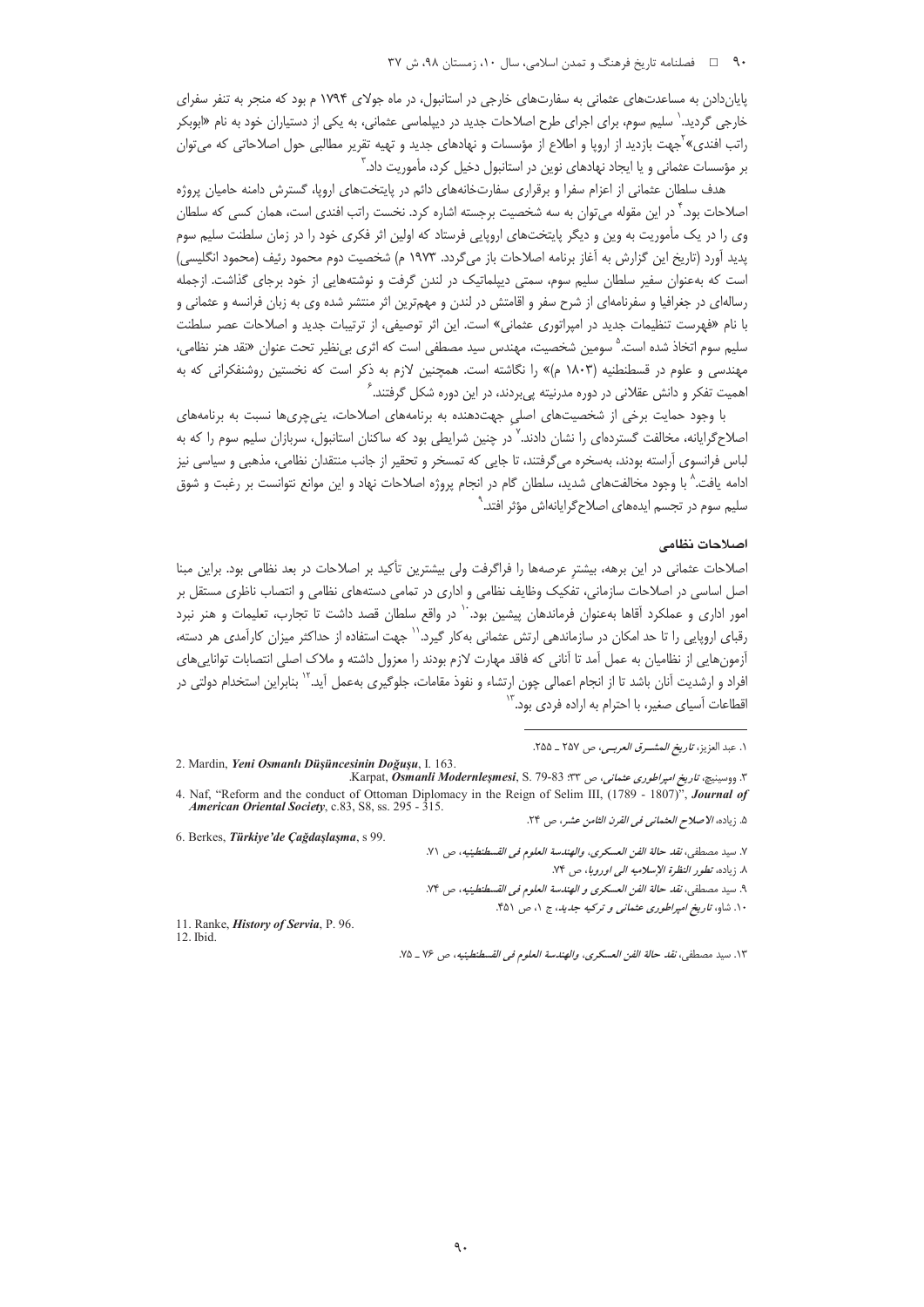تغییرات در باب پنیچریان عمیقتر بود اما اصلاحات لازم آنچنان که شایسته و بایسته بود، موفقیت آمیز نبود. ولی در دستههای قدیمی تری همچون توپچیها، خمپارهچیها، نقب زنها و … که پیش از این تحتنظر بارون دوتوت آموزش دیده بودند، اصلاحات بسیار موفقیت آمیزتر بود. از این٫رو در اواخر دوره سلیم، این دستههای نظامی، کارآمدترین بخش لشکر سنتی عثمانی بودند.

# ١. نظام حديد يا نظم نوين

سپاهیان و پنی چریان که بدنه اصلی نیروهای نظامی عثمانی را تشکیل میدادند، به متنفذینی صاحب قدرت مبدل شده بودند که در عزل و نصب وزرا و سلاطین، ایفای نقش می¢ددند.<sup>۲</sup> اینان طاغیان مخوفی گشته بودند که از رعب عصیانشان، ناامیدی در کالید جامعه دمیده می شد. آنان با مقاومت در برابر اصلاحات، بهسان گذشته، برای انجام عملیات جنگی نوین ناتوان ماندند. پس سلطان سلیم سوم برای جایگزینی این نیروها، پیاده نظام کاملاً جدیدی به نام «نظام جدید یا نظم نوین»<sup>۲</sup> را بنا نهاد. این نظام نوین از دل نیروهای پیشین برکشیده شد تا حساسیتها و رنجش خاطر اینان را بیشتر نسازد. در واقع كانتكستي كه نظم نوين در آن شكل گرفت را «بزرگترين لحظه بحراني امپراطوري كه تاكنون با آن مواجه گشته بود» دانستهاند.<sup>۴</sup> براین،مبنا یس از مشکلات مالی و نظامی در سده ۱۷ م، قسمت عمده قرن ۱۸ م را می¤وان «دوره بازسازی، ثبات و توسعه اقتصادی» دانست.<sup>۵</sup> بدینترتیب ارتشی جدید متشکل از دوازده هزار نیروی داوطلب سازماندهی شده، بهعنوان جایگزینی برای نیروهای ینیچری شکل گرفت.<sup>۶</sup> این نظام با خط همایونی به سال ۱۷۹۳ م اعلان گردید که اولین قدم نوسازی سلیم در این سال، با تلاش ارتش مرکزی جدید وفادار به تاج<sub>ا</sub>وتخت وی آغاز شد.<sup>۷</sup>

ارتش جدید یا نیروی جدید سلطانی به سبک نیروهای اروپایی سازماندهی شده و آموزش دیدند.<sup>۸</sup> سلیم سوم شخصاً بر روند بدون وقفه آموزش آنان نظارت داشت. ْ همچنین یادگان های جدید برای ارتش جدید در خارج از استانبول بنا شد که سلطان جهت دوری نیروهایش از فشارهای انکشاریه دست به چنین اقدامی زد. `` بهدنبال آن، یادگانهای نو در اطراف استانبول و شهرهای رقیب و آناطولی پدید آمد که برای آموزش نظامی بهکار گرفته میشد. ۱ در آوریل ۱۷۹۲ م منطقه «لیفانت شفتلک» مرکزی برای آموزش سربازان جدید گردید. این محل که مشرف بر تنگه بوسفور بود، به منظور حفظ اسرار و جلوگیری از تحریک ارتش ینیچری انتخاب شد.<sup>۱۲</sup>

علاوه بر این موارد، سلیم سوم درصدد ایجاد سلسلهای از قوانین جدید بهنام «قانوننامه» برآمد. این در حال*ی ست* که وی برنامهای برای اصلاح امپراطوری تنظیم کرد که در آن تمام اصلاحات سلطان بهعنوان «نظام جدید» شناخته می شد.<sup>۱۳</sup>

## ٢. بازسازی ناوگان دریایی

در این دوره، غازی حسن مقدمات لازم جهت ایجاد نیروی دریایی کارآمد را فراهم آورد. وی توانست تعداد ۲۲ کشتی جدید از نوع بزرگترین کشتیهای جنگی را بسازد و مقام دریاسالاری را از حسین پاشا ــ از معتمدین سلطان سلیم ــ عهدهدار شود. ٔ

7 .karpat, Osmanlı Modernleşmesi, S. 78

٨. زياده، الاصلاح العثماني في القرن الثامن عشر، ص ٢۴: karpat, Osmanlı Modernleşmesi, S. 83

13. Akşin, Kısa Türkiye Tarihi, P. 24.

۱۴.شاو، *تاریخ امپراطوری عثمانی و ترکیه جدید*، ج ۱، ص ۴۵۵ و ۴۵۶.

١. شاو، تاریخ امپراطوری عثمانی و ترکیه جدید، ج ١، ص ۴۵۳.

٢. الغازي، دور الانكشاريه في اضعاف الدولة العثمانية، ص ١٥٣.

٣. أق كوندز اوزتورك، *الدولة العثمانية المجهوله*، ص ٣٧٣: Karal, *Osmanli Tarihi*, V.cilt, P. 61.

<sup>4 .</sup>Aksan, An OttomanStatesman in War and peace, P. 181.

<sup>5.</sup> Sevket, "Institutional Change and the Longevity of the Ottoman Empire, 1500 - 1800," Journal of Interdisciplinary History 35, P. 226 - 227. ع زياده، *اكتشاف التقدم الاوروبي*، ص ۵۲.

٩. سيدمصطفى، *نقد حالة الفن العسكرى، والهندسة العلوم في القسطنطينيه*، ص ٧٧.

۰۱۰ زیاده، *اکتشاف التقدم الاوروبی*، ص ۵۲.

١١. سيدمصطفى، نقد حالة الفن العسكرى، والهندسة العلوم في القسطنطينيه، ص ٨٠.

١٢. عبد العزيز، تاريخ *المشـرق العربـي*، ص ٢٣٥ ـ ٢٥٢: شاو، ت*اريخ امپراطوري عثماني و تركيه جديد*، ج ١، ص ۴۵٣.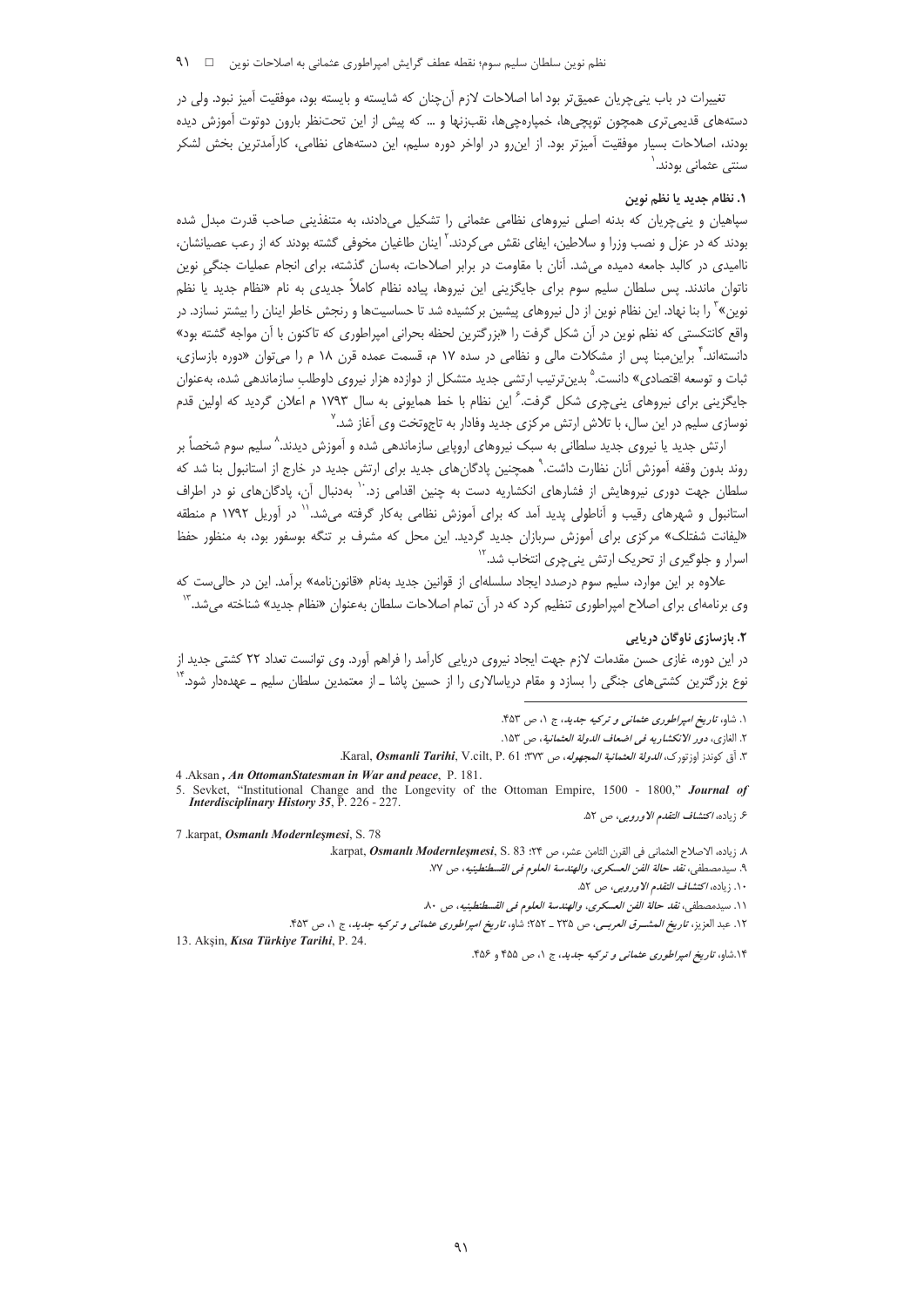#### ۹۲ = فصلنامه تاريخ فرهنگ و تمدن اسلامي، سال ۱۰، زمستان ۹۸، ش ۳۷

مدارس دریایی گسترش یافتند و نوسازی شدند. زرادخانههای دریایی سلطنتی یا ترسانه گشایش یافتند. در نیروی دریایی نیاز به ایجاد بخش مستقل خدمات پزشکی احساس شد که با تأسیس آن امپراطوری عثمانی در روند نوسازی نظامی نیروی دریایی، از خدمات پزشکی دولتی برخوردار شد.<sup>۱</sup> این امر خود شاهدی بر این مدعاست که اصلاحات جدید تا حد زیاد*ی* وابسته به اصلاحات نظامی بود.

# اصلاحات در عرصههای اقتصادی، اداری و اجتماعی

سلطان سلیم سوم بهدلیل اهتمام ویژه به اصلاحات در ارتش در زمره وارثان واقعی اصلاحطلبان قرن هجدهم میلادی قرار دارد. با این وجود وی و مشاورانش بدین امر پی نبرده بودند که اصلاحات تکنولوژیک تا حد زیادی محصول انقلابهای اجتماعی، اقتصادی و سیاسی است.<sup>۳</sup> وی در راستای از میان بردن مفاسد اقتصادی موجود، تقریباً در تمامی نهادهای مربوطه، اصلاحاتی را جاری ساخت. قدرت و نفوذ وزیر محدود و ملزم به مشورت با اعضای دیوان گردید و نهاد دبیری در کنار منصب صدر اعظم پدیدار گشت. دبیر بهعنوان نایب و معاون وزیر اعظم در مقام بازسازی نظام قرار گرفت.<sup>۴</sup> بهعلاوه نظام دیوانی نیز مجدداً سازماندهی گشت و برآیند این تلاش های سلطان، به تحول اداره مالی و اصلاح بودجه مملکتی منجر گردید.<sup>۵</sup>

سلیم در جهت ممانعت از بیکاری و توطئهچینی وزیران، تعدادشان را کاسته و اصل قابلیت و کفایت افراد را مورد توجه قرار داد. در این راستا میزان هدایا و پیشکشهای سلطانی را نیز کاهش داد تا مقامات در جهت تأمین هزینههای آن به رشوهخواری و اخذ مالیاتهای نامشروع متوسل نشوند. <sup>۲</sup>

در زمینه نوسازی ساختار حکومتی ـ اقتصادی یا اجتماعی ـ تلاشی همگانی صورت نگرفت و تنها حرکتهایی جزئی و تدریجی به منظور حل مشکلات دیرینه، آن هم با روشهای سنتی بروز یافت. این سیستم است که ساخت سیستمهای مالیاتی جدید و ایجاد یک بیتالمال جدید<sup>۷</sup> را میطلبید که «اراده جدید»<sup>۸</sup> نامیده شد. برای حمایت از هزینههای مؤسساتی كه توسعه يافتهاند، اين مؤسسات از طريق درآمد حاصل از زمين و بهويژه اقطاعات نظامى،' با تحميل ماليات بر مالكينى كه وظایف نظامی خویش را انجام ندادهاند، تغذیه مالی میشدند. `` سلطان به جهت تأمین هزینههای مالی این نظام نو، خزانه مستقلی به نام «اراده جدید یا درآمد جدید» را ایجاد نمود.<sup>\\</sup>

همچنین تلاشی صورت گرفت تا مالیاتهای کشاورزی منسوخ گشته و بهجای آن جهت تأمین هزینههای اصلاحات ارتش، بر کالاهای داخلی مالیاتهایی وضع گردد<sup>۱۲</sup> که نهتنها اوضاع بهبود نیافت بلکه در مراحل بعدی منجر به تحمیل مالیاتهای جدیدی بر تولید محصولات کشاورزی مانند غلات و حتی شراب شد.<sup>۱۳</sup> علاوه بر آن با تداوم افزایش مالیات بر درآمدهایی که از فروش کالاهای مختلف مانند گردو، قهوه، انگور، پشم، پنبه و مالیاتهای گمرکی تحصیل میشد، بر درآمدهای خزانه اراده جدید افزوده می¢شت.<sup>۱۴</sup> مالیات دخانیات حدود شش درصد بود در حالی که هزینههای سایر مواد از سه درصد تجاوز نمی کرد. این منابع اضافی به درآمد و مالیاتهای جدید برای صندوق لباس، چکمه و تفنگ برای «سربازان نظام جدید» تعلق داشت<sup>۱۵</sup> که بر پشم گوسفند و موی بز اعمال شد که پیش از آن مشمول مالیات نشده بود.<sup>۱۶</sup>

11. Ustun, The New Order and Its Enemies, P. 112.

12. Thornton, Present State of Turkey, P. 50.

١٣. زياده، اكتشاف التقدم الأوروبي، ص ٥٢. . Beydilli and Sahin, *Mahmud Raif Efendi Ve Nizam-ı Cedid'eDair Eseri*, P. 44. 14. Cadırcı, "Renovations in the Ottoman Army", Revue Internationale D'Histoire Militaire, P. 88.<br>15. Derin, "Yayla Imamı Risâlesi", Tarih Enstitüsü Dergisi 3, No. 8, P. 216-217.<br>16. Beydilli and Şahin, Mahmud Raif Efendi

١. همان، ص ۴۵۶. ۲. ووسینیچ، ت*اریخ امپراطوری عثمانی، ص* ۳۷. ۳.شاو، *تاریخ امپراطوری عثمانی و ترکیه جدید*، ج ۱، ص ۴۵۶. ۴. همان، ص ۴۵۷. 5. Encyclopedia Britannica, XXVII, P. 431 ۶. شاو، تاریخ *امپراطوری عثمانی و ترکیه جدید*، ج ۱، ص ۴۵۷. ٧. سيدمصطفى، نقد حالة الفن العسكرى، والهندسة والعلوم في القسطنطينيه سنه، ص ٧٠. ۸. به زبان ترکی IRADI CEDID. ۹. زياده، اكتشاف التقدم الاوروبي، ص ۲۰. ١٠. زياده، *الاصلاح العثماني في القرن الثامن عشر*، ص ٢۵.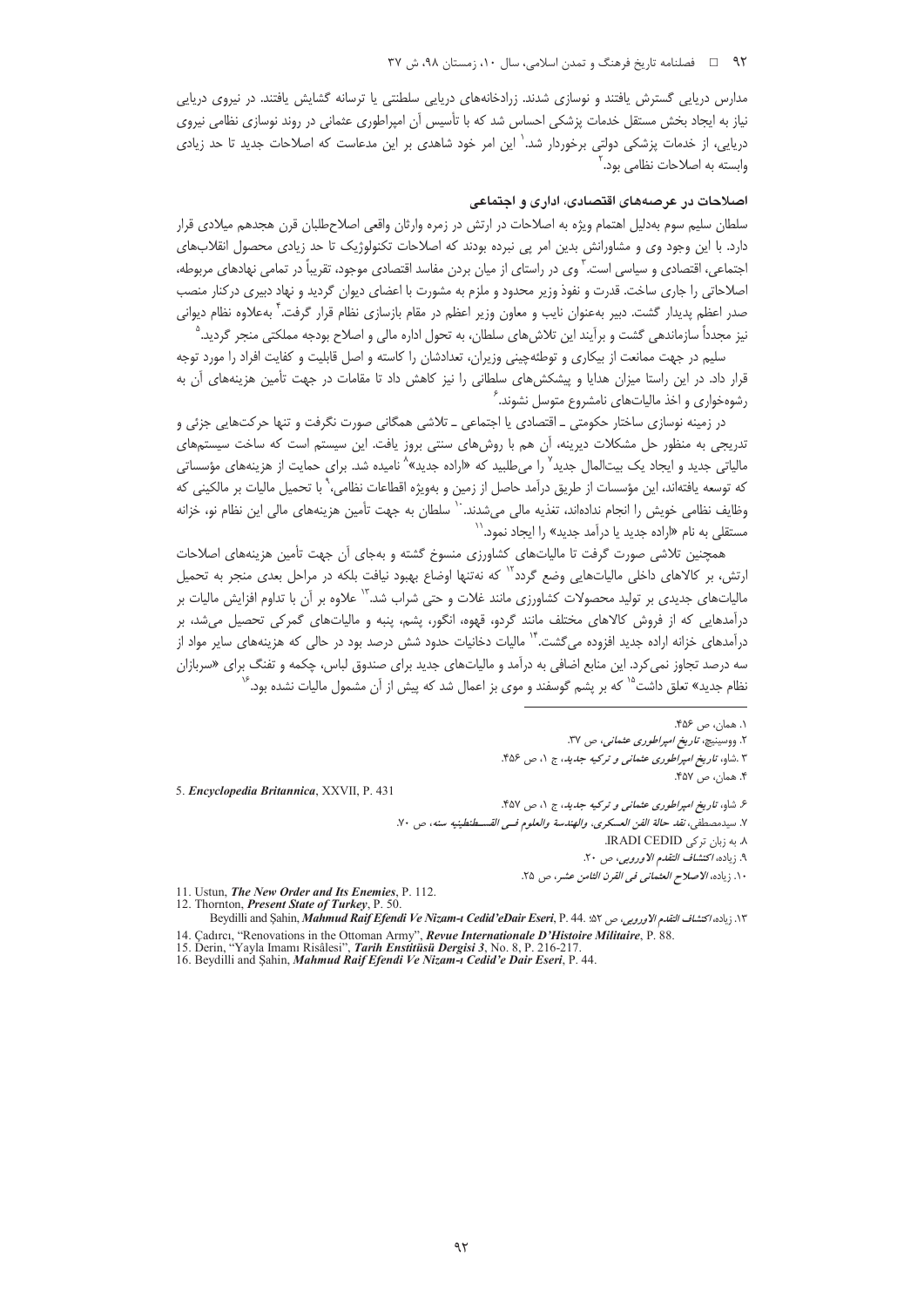تمامی این اقدامات، افزایش درآمدِ دولت را هدف قرار داد، چنان که برخی از اصلاحات دیگر جهت سیستم تدارکات ارتش و سازماندهی مجدد ساختار توپخانه و تقویت استحکامات و دفاع از ورودیهای سفر و حومه پایتخت صورت گرفت. ٰ یک افسر فرانسوی در توصیف آنچه که قرار بود در استانبول در زمان سلطنت سلیم سوم رخ دهد، گفت:

در آغاز قرن نوزدهم پروژه سلطان سلیم برای لغو انکشاریه و نابود کردن جاهطلبی،های علما و سرنگونی اقتدار مفتیان، سلطان میخواست ملتش را با مشارکتشان در عرصههای فنون و علوم متجدد سازد و در عرصههای تجارت و زراعت و تمدن آنها را پیش ببرد. `

در واقع اصلاحات اجتماعي و اقتصادي سليم نيز ابتكاري نو نبود چراكه بدون توجه به وجود زمين و مشاغل كافي براي روستائیان در روستاها، آنانی که به شهرها کوچ کرده بودند به اجبار دولت به روستاها بازگشتند.

## ارزیابی و آسیبشناسی

گامهای مقدماتی اصلاحات نوین عثمانی در عصر سلیم سوم (۱۸۰۷ ـ ۱۷۸۹ م) برداشته شد، تاجایی که این دوره نقطهعطفی در اصلاحات سنتی و گرایش به اروپا تلقی میگردد. چراکه سلطنت وی مقارن با انقلاب ۱۷۸۹ م فرانسه بود؛ انقلابی مردمی، پیشرو و مورد نیاز زمان که از اصالتی تاریخی برخوردار بود. ٔ سلیم سوم تنها راه نجات امپراطوری از ورطه بحران را در اجرایی کردن برنامههای اصلاحی میدید و بدین سان شیفته غرب گردید.

این امر در حالی بود که ۱. اصلاحات عصر سلیم برخاسته از بطن جامعه و نیاز ملموس مردمان جامعه عثمانی نبود ٌ بلکه از طبقه حاکم یا از «بالا» و جدای از احکام اسلامی پا گرفت. در بین روشنفکران و دولت، شکافی عظیم افتاد.<sup>۵</sup> پیشروی و ترقی یک فرهنگ، زاییده همان فرهنگ است. حاکمیت دینی عثمانی که بر اهداف و آموزههای دینی استوار بود ً بایستی بسان ادوار سلاطین سلف، موتور محرکه اصلاح و نوسازی برخاسته از بطن جامعه دینی عثمانی میبود. بنابراین اساسی ترین اقدام سلطان بایستی در جهت «فرهنگسازی و بیداری اذهان اجتماعی» صورت می گرفت. از دیدگاه مسلمانان، اندیشه ترقی و پیشرفت، ترجمان تفکر مسیحی بود و این اندیشه را یک حکومت مسلمان نمی¤وانست محقق سازد چراکه در دوران پیشین، مشوق مسلمانان و پیشرفتهای آنان، خود اسلام بوده است نه چیزی دیگر. این در حالی بود که آموزههای اسلامي خود مشوق أخذ علوم از اقصى نقاط جهان، اصلاح امور<sup>٧</sup> و اتباع از قول احسن^ است.

۲. گویی سلطان بیشتر تحت¤ئیر حرمسرا، بهویژه معشوقهاش ام دوبوک دیوری فرانسوی با لقب «نقش دل»<sup>۹</sup> و نیز یادشاه فرانسه، لوئ<sub>ی</sub> شانزدهم، `` دست به اصلاحات زد، بدون آنکه زمینهها و احتیاطهای لازم را داشته باشد. اصولاً وی بایستی بهصورتی ماهرانه اصلی¤رین موانع اصلاحات ــ یعنی مرتجعان سنتی اعم از پنی چریان و علمای سنتی ــ را تحت کنترل خویش در میآورد. همان اقدامی که سلطان محمود دوم (۱۸۳۹ ـ ۱۸۰۸ م) با جسارتی تمام و با موفقیت انجام داد $^{\prime\prime}$ و در صدد اصلاحات جدّىترى برآمد و برگى نو در پروژه اصلاحات عثمانى به نام «اصلاحات نوين» آغاز گرديد.

۳. سلطان در یک تعارض باقی مانده بود که از یکسو نهادهای نوین ایجاد می کرد و به تخریب نهادهای سنتی خویش میپرداخت و از سوی دیگر در برخی موارد با حفظ همان نهادها انتظار، کارکردهای نوین را از یک نظام سنتی داشت. علاوه بر آن، عملکرد سلطان اعم از جدیت در اجرای اصلاحات و خوشگذرانیهای حکومتیان به سبک اروپا، اصلاحات را امری

4. karpat, Osmanlı Modernleşmesi, s.83.

10. Uzuncarsili, "Selim III'ün Veliaht İken Fransız Kralı Lüi İle Muhabereleri", Bel-leten, No: 5-6, ss. 191-246. ۰۱۱ باربر، *فرمانروایان شاخ زرین*، ص ۱۲۶.

١. زياده، *اكتشاف التقدم الاوروبي*، ص ٥٢.

٢. زياده، *اكتشاف التقدم الاوروبي*، ص ٥۴.

۳. حائری، *امپراطوری عثمانی و دو رویه تمدن بورژوازی غرب*، ص ۸۰.

۵. ناطق، ایران در راهیابی فرهنگی، ص ۲۳/:68-67 .Cevdet Paşa, Tarih-i Cevdet, Cilt I, S. 6. Mardin, Türkiye'de din ve Siyaset, ss. 25-34.

٧. فرقان (٢۵): ۵٧.

 $\lambda$ .  $(\alpha_1 \mid \beta^{\alpha_1})$ : ۱۸.

۹. دوگروس، شبهای سرای، ص ۸.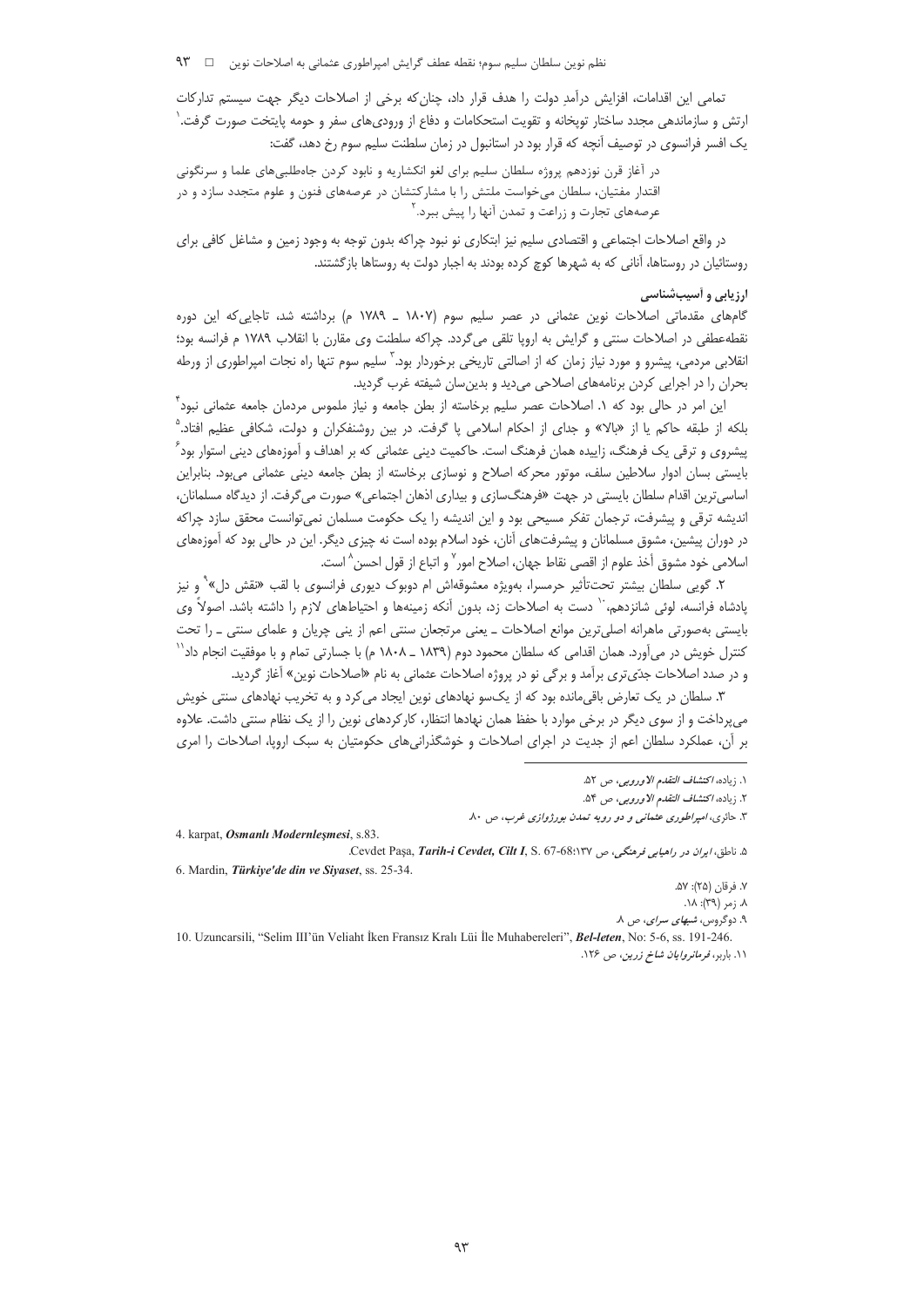برگرفته از مسیحیت در اذهان عمومی متجلی ساخته و بهانهای میشد در جهت خودسری و طغیان مرتجعان و برداشت ناصواب عامه از اصلاحات.

۴. اجرای پروژه اصلاحات، هزینههای هنگفتی را میطلبید و این در حالی بود که سلطان در زمینه اقتصاد و تجارت \_ چه در عرصههای داخلی و چه خارجی ـ اقدامات بسیار سطحی انجام داد که به هیچوجه مشکلات اقتصادی جامعه عثمانی را مرتفع نمیٍساخت.' با این همه در این دوره، بذر اقتصادی و اجتماعی ناسیونالیسم مدرن کاشته شد که بعدها موجب سرازیری سرمایههای استعمارگران و سقوط امپراطوری در گردابی بنام «استقراض خارجی» گردید.

۵. نرمخویی و تذبذب شخصیتی سلطان سلیم سوم، در اجریی نمودن اهداف خویش، می¤واند مزید بر علل باشد. چنان که به راحتی از در مصالحه با مخالفان درآمده و گردن به امرشان نهاد و خود قربانی نظم نوین یا نظام جدیدش گردید. <sup>٬</sup>

# ييامدهاى اصلاحات سليم سوم

## ۱. گرایش عثمانی به دیپلماسی متعادل و متوازن با قدرتهای اروپایی

سلطان سلیم در آغاز اصلاحات خود، تجدید هیئت دیپلماتیک باب عالی را مدنظر قرارداد. پس از آن متوجه شد که نزدیک ماندن به حوادث در اروپا و استفاده از کارشناسان آن برای اطمینان از امنیت کشور ضروری است. وی پس از پایان جنگ با روسیه و اتریش (۱۷۹۲ م) شروع به تجدید روابط دیپلماتیک با قدرتهای رقیب نمود. بنابراین جهت بروزرسانی دیپلماسی عثمانی با انتصاب تعدادی از سفارتهای ساکن در پایتختهای اروپایی بهویژه با ایجاد نخستین سفارتخانه در لندن (۱۷۹۲ م) این مهم را عملی ساخت.<sup>۳</sup>

در این برهه انگلستان منافع خویش در قلمرو عثمانی را تحتالشعاع منافع روسیه میدید تا بتواند در اروپا و در جنگ با فرانسه متحدی برای خود بیابد. بدین ترتیب دست روس ها در حمله به امپراطوری عثمانی و تجزیه آن ـ بهویژه در بالکان ـ و توطئه برای اخراج مستشاران فرانسوی از استانبول، باز گردید و عثمانی به سال ۱۷۹۸ م به فرانسه اعلان جنگ داده و با انگلستان هم<sub>ا</sub>ییما<sub>ن</sub> گشت.<sup>۴</sup>

با روی کارآمدن بناپارت در فرانسه، مقاصد توسعهطلبانه فرانسه در خاک عثمانی بلافاصله پیگیری نشد. فرانسه که تمام امتیازات خویش در قلمرو عثمانی را از دست داده بود، مجدداً درصدد تجدید اتحاد پیشین با عثمانی برآمد. ولی روس ها و انگلیسیها نومیدانه می کوشیدند تا از این اتحاد ممانعت کنند که با توجه به علاقه سلیم در ایجاد روابط با فرانسه، انعقاد «قرارداد صلح امیان» (۱۸۰۲ م) موجب همکاری متقابل طرفین در موقع بروز جنگ می شد و تمام پیمان های متعلق به زمان پیش از جنگ و قراردادهای کاپیتولاسیون تجدید شد و تمام اموال فرانسه بازگشت و موجب تفوق فرانسه بر سواحل شرقی مدیترانه گردید. سلیم فرصتی هرچند کوتاه جهت از سرگیری انجام اصلاحات بدست آورد. از این پس ناپلئون درصدد تقویت عثمانی برآمد و فرانسه مکانت خود نزد باب عالی را باز یافته بود.<sup>۵</sup> آغاز قرن ۱۹ م زمان تلاش های شدید فعالیتهای دیپلماتیک بود. روسیه و انگلستان در رقابت شدید با فرانسه برای جلب حمایت عثمانی در جنگی بودند که اینک متفقاً علیه آن آغاز شده بود.<sup>۶</sup>

## ۲. مواجهه عثمانی با فرهنگ غربی و الگوپذیری از آن

تأثیرپذیری جامعه عثمانی از فرهنگ اروپایی بهویژه فرانسه، روندی تدریجی و تسلسلی داشت و «دیوار آهنین عثمانی» شکاف برداشته و دریچهای بهسوی غرب گشوده شد. در این برهه دانشجویان و طلاب، ملزم به یادگیری زبان فرانسه<sup>۷</sup> در کنار زبان عربی بودند که بعدها همین امر منجر به نهضت ترجمه در عثمانی گشت.<sup>^</sup> اندکی بعد اساتید و طلاب مدرسه سولیتزی برای

7. Tanpınari, 19 uncu Asır Türk Edebiyatı Tarihi, S. 55.

٨. زياده، *الاصلاح العثماني في القرن الثامن عشر*، ص ٢۴.

۱. شاو، ت*اریخ امپراطوری عثمانی و ترکیه جدید*، ج ۱، ص ۴۷۲.

٢. الهاشمي، *الخلافة العثمانية*، ص ۴۲۲.

۳. لوییس، ظهور ترکیه نوین، ص ۱۰۴ - ۱۰۰: Eton, Survey of the Turkish Empire, P. 190.

۴. أق كوندز احمد، *الدولة العثمانية المجهوله*، ص ۳۶۵.

۵. زياده، *اكتشاف التقدم الاوروبي*، ص ۵۵.

۶. کین راس، *قرون عثمانی*، ص ۴۴۲.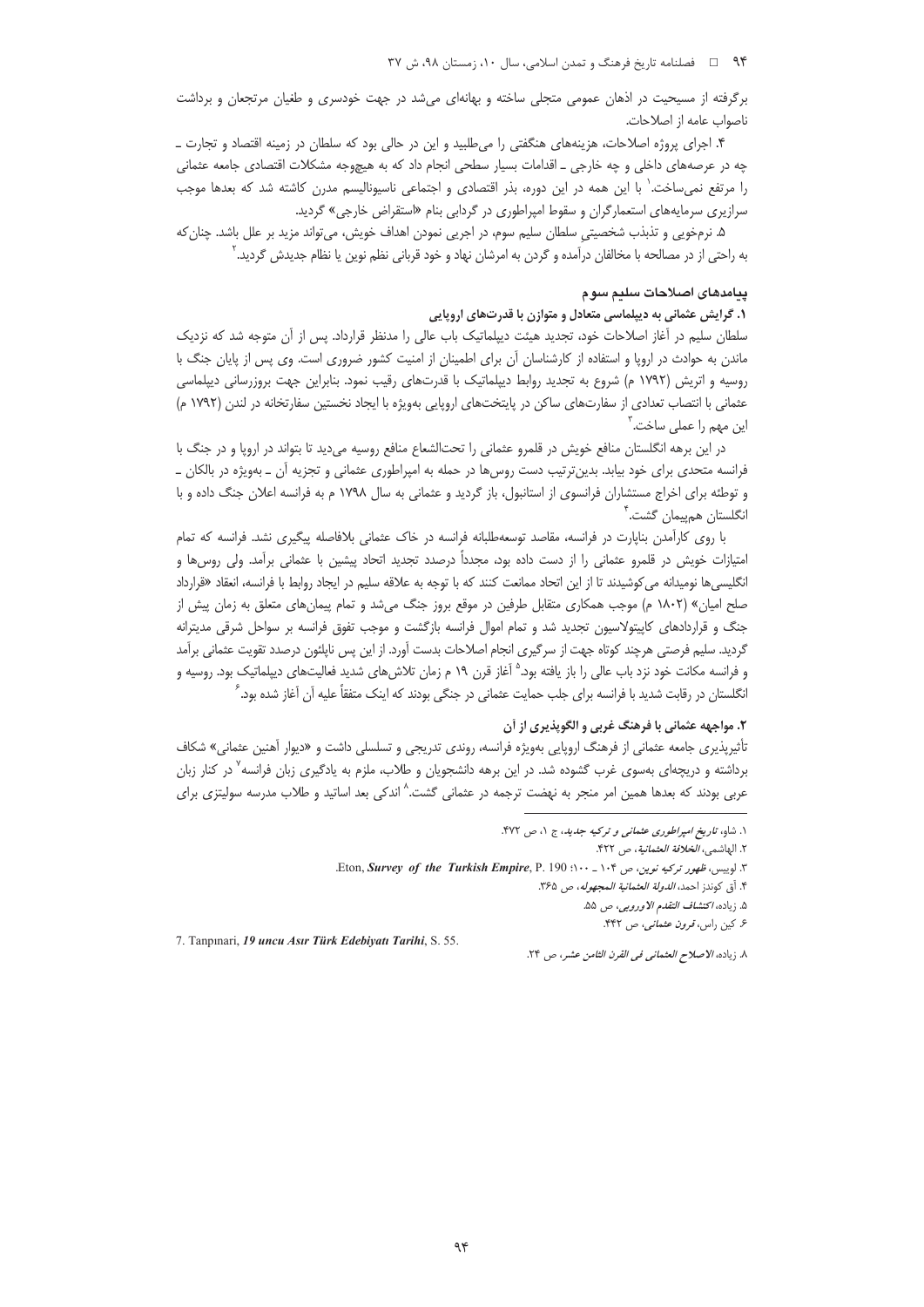نخستین بار دایرةالمعارفی فرانسوی را در قلمرو عثمانی تدوین کردند. این مدرسه جهت آموزش های نظامی تأسیس شد که بسیار مورد توجه سلطان بود و دائم به آن سرکشی می¢د.` بیتردید وقوع انقلاب فرانسه افکار و تصمیم سلطان سلیم را لرزاند ولی ایدههای اصلاحات و ضرورت انجام اصلاح گری در داخل، وی را به انقلاب فرانسه متمایل ساخت.

نخستین تلاشها در راستای انتشار جراید، در این برهه زمانی در عثمانی صورت گرفت.<sup>۲</sup> چنان که فرنیناک ــ سفیر فرانسوی ـ جهت انتشار اخبار در سراسر قلمرو عثمانی، اولین نشریه فرانسوی سطح خاورمیانه را در استانبول ایجاد کرد. چنین اقداماتی، به مرور موجبات گسترش افکار انقلاب فرانسه را فراهم ساخت و اصطلاحاتی چون «انقلاب، حق طبیعی و سربستیه (آزادی)» رایج شد<sup>۲</sup> که بیانگر فتنه، اختلاف، سردرگمی و انقلاب در سطوح مختلف آن بود که می¤وان در یک جمع بندی چنین افکاری را در سه واژه خلاصه کرد: « آزادی، برادری و مساوات».<sup>۴</sup> آنچه نخبگان مذهبی عثمانی را بیشتر نگران می کرد، ورود و انتشار افکار روسو و ولتر بود که آن دو را ملحدانی مشهور می خواندند که با زبانی شیرین و استفاده از کلماتی چون جمهوری، مساوات و انقلاب و همچنین ترجمه آنها به زبانهای یونانی، ارمنی و عثمانی از طریق عاملان خویش، آتش فتنه را در امپراطوری میپراکندند.<sup>۵</sup> حال مبرهن است که بسیاری از افکار و عقاید غربی از مسیر و کانال اصلاحات به جامعه عثمانی منتقل گشت.

## ۳. مشخص شدن موانع اصلی بر سر راه اصلاحات

پنے،چرپان و کسانی که از انجام اصلاحات، احساس خطر می کردند، از همان اوان سلطنت سلیم سوم، به تحریک و تشویق مشغول بودند. علما نیز مخالف بودند زیرا به زعمشان هرگونه نوآوری تخطی از قوانین اسلام و سنت تلقی می شد. ً

نیروهای«قاپی قوللاری» از ارسال نیروهای نظام جدید به جبهه جنگ با روسیه ممانعت می کردند و در بحبوحه جنگ و اشغال سرزمینهای عثمانی توسط دشمنان، ارتش درگیر جنگ داخلی بود و یا بهعبارتی دیگر بلای جان دولت شده بود. ولی نیروهای «نظام جدید» سلطان، خود را در نبرد عکا علیه فرانسویها (۱۷۹۸ م) ثابت کرده بودند و به راحتی آنان را پس راندند.<sup>۷</sup> این پیروزی به مذاق ینیچریان خوش نمیآمد و پیروزیهای پیدرپی آنان میتوانست نویدبخش قدرت نظامی عثمانی و برچیده شدن فساد و سرکشی های انکشاریه باشد.

سلیم هنوز فرصت داشت تا آتش قیام را خاموش کند ولی سران محافظه کاران ـ کسانی چون شیخ الاسلام عطاءاله افندی وی را به راه مذاکره و مصالحه سوق دادند.^ سلیم به نیت مصالحه، نیروهای نظام جدید را به سربازخانه بازگرداند. ولی یاماقها نیز به بهانه مذاکره در امتداد بوسفور به سوی استانبول حرکت کردند و در میان راه بسیاری از طلاب و مخالفان سلطان به اینان پیوستند.<sup>۹</sup> بدینترتیب محافظه کاران، آتش فتنه را برافروختند. سلیم درصدد انحلال نظام جدید برآمد و سران شورشیان را به کارها گماشت تا آنان را آرام کند. (۱۸۰۷ م) ولی مسلما، تسلیم، تنها اوضاع را متشنج کرده و شورشیان را به تقاضاهای بیشتر سوق میداد. بنابراین سلطان به بیتوجهی به تعالیم قرأنی و گرایش به مظاهر تمدنی اروپای مسیحیت، متهم شد.<sup>۱۰</sup> با به مخاطره افتادن منافع انکشاریه و متحدان مذهبی آنان، شیخالاسلام فتوایی صادر کرد مبنی بر اینکه «هر سلطانی که نظام فرنگی و عادات آنان را وارد و مردم را ملزم به تبعیت کند، صلاحیت پادشاهی و سلطنت ,ا ندا<sub>ر</sub> د».

۴. عبد العزيز، ت*اريخ المشرق العربي*، ٢٥٩.

9. Ranke, *History of Servia*, P. 219.

١٠. الشناوى، *الدولة العثمانية دوله اسلاميه مفترى عليها*، ص ٥٢٩.

<sup>1.</sup> Ranke, *History of Servia*, P. 98.

<sup>2.</sup> Davey, The Sultan and His Subjects, P. 16; Ahmed, The Development of Modern Turkey as Measured by its Press,  $P. 28$ .

٣. زياده، تط*ور النظرة الاسلاميه الى اوروبا*، ص ١٠٠.

۵. زياده، تطور النظرة الاسلاميه الى اوروبا، ص ٧٣.

۶. شاو، تاریخ *امپراطوری عثمانی و ترکیه جدید*، ج ۱، ص ۴۷۲: Encyclopedia Britannica, XXVII, P. 427.

٧. الهاشمي، *الخلافه العثمانيه*، ص ۴۲۲.

۸. شاو، *تاریخ امپراطوری عثمانی و ترکیه جدید*، ج ۱، ص ۴۷۳ ـ ۴۷۲.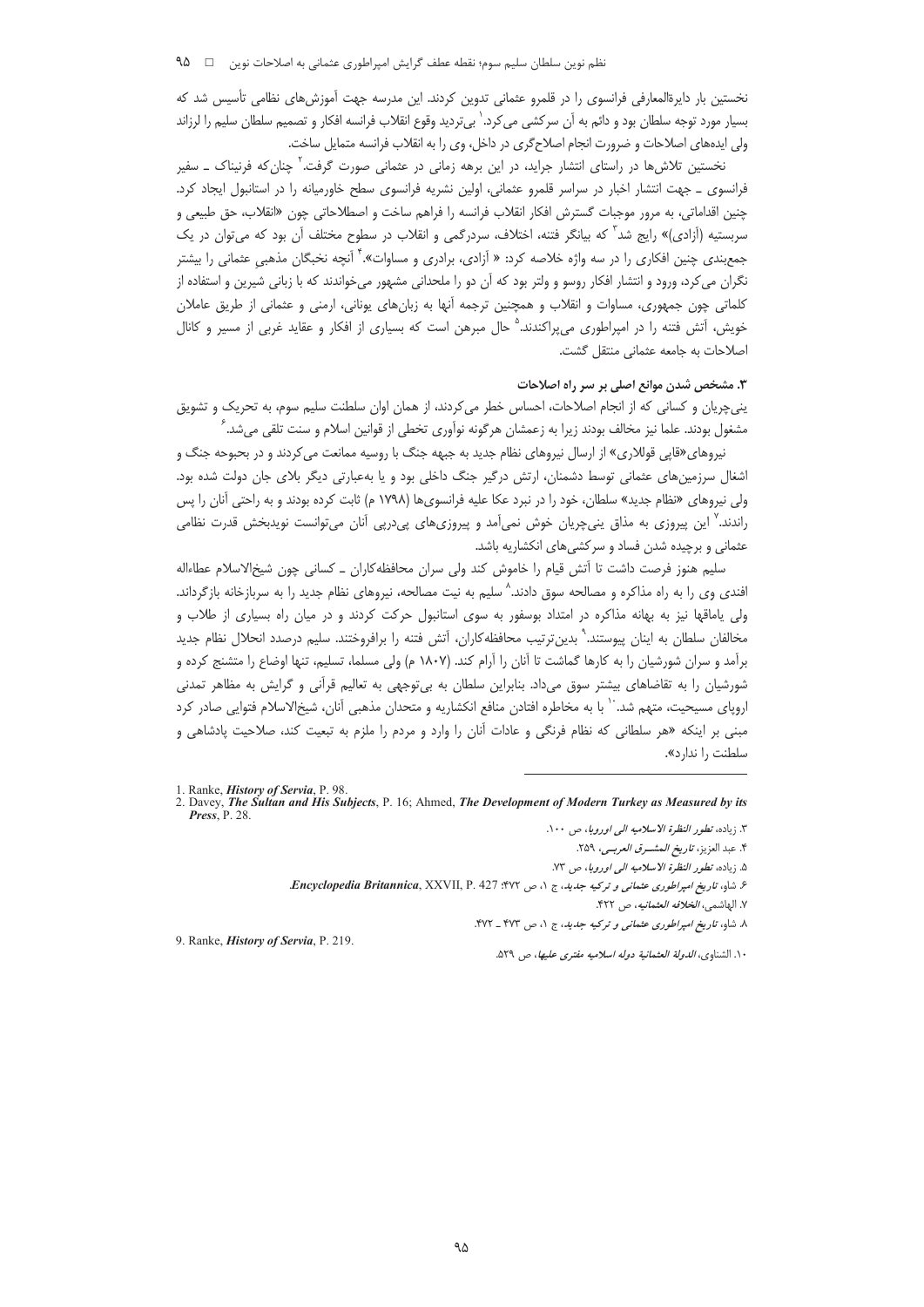### ۹۶ = فصلنامه تاریخ فرهنگ و تمدن اسلامی، سال ۱۰، زمستان ۹۸، ش ۳۷

در واقع علل اصلی شکست اصلاحات سلیم سوم، از کانون های مخالفانی چون پنی چرپان، مقامات فاسد، حاکمان ایالتی و محافظه کاران سنتی ناشی میشد.<sup>٬</sup> وی پایگاهی مردمی نداشت<sup>۲</sup> چراکه اصلاحات، برخاسته از بطن جامعه نبود و نظر مردم مردم نیز چندان در آن لحاظ نمی گردیدند.

# ٤. پديد آمدن رکود اقتصادي و تورم

سلطان سلیم پس از ایجاد نظام نوین و خزانه مستقل «اراده جدید یا درآمد جدید» و تصرف تیمارها، تلاش کرد تا با وضع مالیاتهای غیرمستقیم، در راستای حمایت از نیروهای جدید برآید که با افزایش نرخ کالاها، مواد ضروری و حتی تنباکو و … به منظور ایجاد اصلاحات در دستههای قدیمیتر، موجب تشدید مخالفتها و نارضایتیها گشت.<sup>٬</sup> اصلاحاتی که بیهیچ تدبیر مالی معقول به کارگرفته شده بود و کاهش عیار مسکوکات و همچنین هزینههای بیشمار حکومت، موجب بروز تورمی جدید شد و مردم را عمیقاً علیه اصلاحات وی برانگیخت که از دید آنان مایه تمام نابسامانی ها و گرفتاری های آنان بود. بیشترین مشکلات مالي، از نظامهاي قديمي خزانهداري ناشي ميشد چراكه جهت پرداخت هزينههاي خاص و انجام تعهدات فوق|لعاده و تأمين وجوه سفتههای منتشره، بایستی بودجهای کلی و سراسری تنظیم میگشت تا از بروز بحرانِهای مالی احتمالی جلوگیری کند. ٰ درحالي كه سليم صرفاً با احياي نظام سنتي به حل مشكلات پرداخت و نه از طريق نظام مالي و بودجهاي كشوري.

## ٥. هموار شدن مسیر اصلاحات برای سلاطین بعدی

سلطان سلیم سوم در شرایط سختی با وجود شورش های داخلی و اعتراضات مخالفین سنتی و قشری، نهضت اصلاحطلبی جسورانهای را صورت داد ولی اصلاحات وی با شکست مواجه شد چراکه وی تعصبات ارتجاعی را برافروخته و مقاومت اینان را در برابر هرگونه نوآوری سختتر کرد.<sup>۵</sup> وی توان آن را نداشت که با یک ضربه، نظام سنتی حکومتی را که در طول قرون، خود را تثبیت کرده بود و با وجود ضعفهایش هنوز تداوم داشت، دگرگون سازد. سلیم میبایست ساختار بنیادی نهادهای موجود را تغيير مىداد. اين امر بالاتر از همهچيز مستلزم محدود كردن قدرت شيخالاسلام بود.<sup>۶</sup> سليم بهعنوان فرمانروايى جلوتر از زمانه خویش، در ساختاری سنتی شروع به اصلاحات کرد که ساختار آن چنین اجازهای به وی نمیداد. بر این اساس وی باید در محدوده همان ساختار مبادرت به نوآوری می کرد. به هر حال مخالفان، سلطان و حامیانش را قتل عام ساختند<sup>۷</sup> و پس از وی مصطفی چهارم را به تخت سلطنت نشاندند که در این حین مصطفی بایراکدار ـ فرماندار سیلیستره ـ به پشتیبانی اصلاحات سلیم سوم برخاست و به کمک یاران خویش استانبول را گرفت. وی سلطان جدید را برانداخته و سلطان محمود دوم را بهجای مصطفی چهارم نشاند و خود صدارت اعظمی را عهدهدار شد که پنی چریان وی را برانداختند (۱۸۰۸م) و با سقوط وی تلاش مجدانه اصلاح عثماني متوقف شد.^ دومين تلاش كه «تنظيمات» خوانده مي شود، در دوره محمود دوم (١٨٠٨ ـ ١٨٣٩ م) آغاز گردید و تا پایان دوره عبدالحمید دوم تداوم یافت. با این تفاوت که دیگر سلاطین جدید، از تجارب و زمینههای فراهم آمده توسط سلیم سوم، نهایت استفاده را کردند و کسی چون محمود دوم قریب هفده سال صبر کرد تا جرأت یابد برنامه تغییرات تند روانه خود را عملی سازد. وی بهتدریج و به آرامی زمینهها را فراهم آورد و در تابستان ۱۸۲۶ م لشکر پنیچریان مخالف را به یاری نیروهای جدیدش قلعوقمع کرد` و ناگزیر از کاهش قدرت علما که حافظان تشکیلات مذهبی بودند، شد. بدین خاطر که علما با همدستی ینیچریها قدرت مطلقی بهشمار می(فتند که توانسته بودند سلیم و نقشههایش را متوقف سازند. بدینِسان سلطنت«ليبرالترين فرد از اصلاحطلبان نوگرا»<sup>٠٠</sup> با شكست مواجه گشته و خاتمه يافت. البته در اين شكست عناصري نهان بود که در دوره سلاطین بعدی موجب انجام اصلاحاتی مهمتر در جامعه عثمانی گردید.

1. Encyclopedia Britannica, XXVII, P. 455.

3. Clarke, *Travels*, Part 2, Sect. I Vol. III, P. 376.

7. Clarke, Travels, Part 2, Sect. I, Vol. Ill, P. 376.

۴. شاو، تاریخ امپراطوری عثمانی و ترکیه جدید، ج ۱، ص ۴۵۷. ۵. کین راس، *قرون عثمانی*، ص ۴۴۹ ـ ۴۴۳.

ء<br>همان

٨. ووسينيچ، تاريخ اميراطوري عثماني، ص ١٠١. ۹.کین راس، *قرون عثمانی*، ص ۴۷۴ ـ ۴۵۵: باربر، *پادشاهان شاخ زرین*، ص ۱۲۶. ۱۰. شاو، تاریخ امپراطوری عثمانی و ترکیه جدید، ج ۱، ص ۴۷۳.

<sup>2.</sup> Cevdet Pasa, Tarih-i Cevdet, Cilt I, P. 67-68.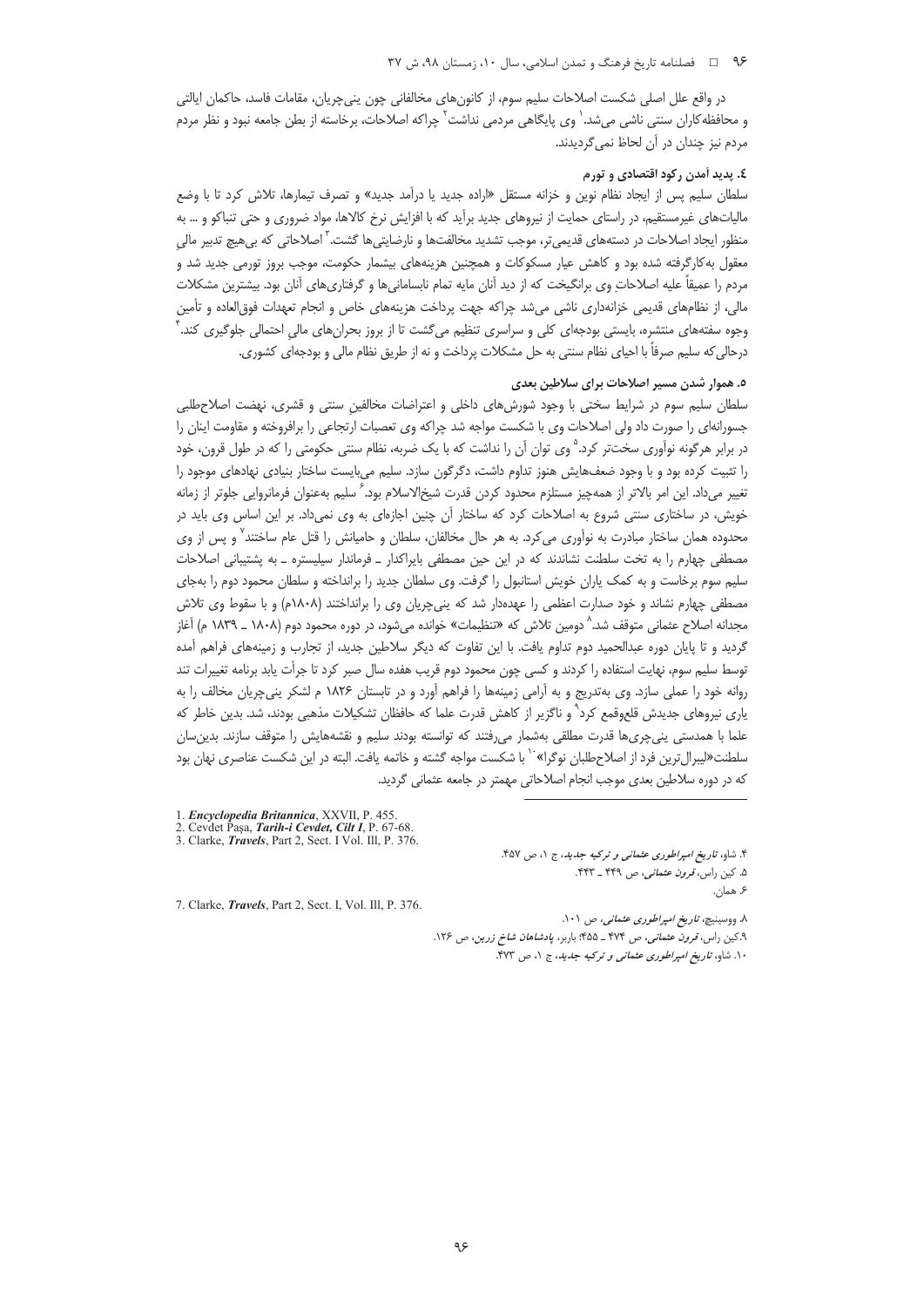### نتىحە

جلوس سلطان سلیم سوم مقارن با انقلاب فرانسه و عصر بیداری در اروپا صورت گرفت. در این دوره اوضاع جبهههای جنگ با رقبای اروپا و اوضاع سیاسی، اقتصادی و اجتماعی در داخل امپراطوری بغرنج بود. زیرا پیشرفت و اکتشافات جغرافیایی غربیها و پیامدهای آن ضربه مهلکی بر پیکره اقتصادی امپراطوری وارد ساخته بود. بر این مبنا خاستگاه اصلی اصلاحات، اوضاع نابسامان امپراطوری و رکود روزافزون آن میباشد که این امر خود ناشی از افکار سنتی جامعه عثمانی بود. با این وجود سلطان جدید و حامیان نوگرای عصر وی به خوبی میدانستند که جهت نجات امپراطوری بایستی با هموار کردن زمینههای آموزشی در جامعه و اعزام دانشجویان به اروپا و برپایی نهضت ترجمه کتب و تأسیس سفارتخانهها در خارج از کشور به تأسی از فرانسه و توجه به مظاهر تمدن غربی، دست به اصلاحاتی گسترده در ابعاد مختلف زنند.

سلطان تلاش کرد تا با تشکیل مجلس مشورتی، ابتدا حامیان اصلاحات را گرد آورده و با استفاده از نظرات و دیدگاههای نخبگان روشنفکر و متجدد جامعه، وضع موجود و مشکلات و بحران عصر خویش را شناسایی و با حمایت آنان پروژه اصلاحات را به سرانجام برساند. وی تنها راه نجات امپراطوری از ورطه بحران را در اجرایی کردن برنامههای اصلاحی می دید. سلطان سلیم سوم بهویژه پس از شکست ینی چری ها در مصاف با نیروهای روسیه (۱۷۹۲ ـ ۱۷۸۷ م) دریافته بود که ارتش ینیچری، دیگر همگامی با توسعه و اصلاح را برنمیتابد که این ایده منجر به شکل گیری«نظام جدید » و بهتبع آن ایجاد نظام «اراده جدید» سلطان و سایر اصلاحات در عرصههای مالی و اجتماعی و دیپلماسی و نظام آموزشی گردید.

در یک نگاه پاتولوژیک و آسیبشناسانه به اصلاحات عصر سلطان سلیم سوم، بایستی اوضاع سیاسی، اجتماعی و اقتصادی نابسامان امپراطوری را در فضایی بررسی کرد که از سویی رقابت قدرتهای اروپایی و از دیگر سو وجود مخالفان داخلی اعم از اشراف ترک، علما و ارتش سنتی، همگی نقش سدی آهنین را در قبال تغییر وضع موجود و بهبود آن ایفا می کردند. در واقع قشر سنت گرایان با برداشت قالبی از اسلام ـ تا آنجا که منافع و موقعیتشان در ساختار امپراطوری به مخاطره نمی|فتاد ـ با انجام اقدامات اصلاحی همراهی می کردند. بر این اساس سلطان سلیم سوم و دولتمردان عصر وی بر آن بودند تا اصلاحاتی در جهت بهبود اوضاع آشفته عثمانی بهکار گیرند که موانع داخلی قشری و بیاطلاعی توده از اصلاحات و فرمايشي بودن آن از طبقه بالا، وي را از ادامه پروژه اصلاحاتش بازداشت. با اين همه، اقدامات اصلاح گرايانه وی، زمینه اصلاحات نوین و تنظیمات، به دست سلاطین پس از وی را هموار کرد.

### منابع و مآخذ

- ١. آق كوندز احمد، اوزتورك، سعيد، *الدولة العثمانية المجهوله*، استانبول، وقف البحوث العثمانيه، ٢٠٠٨ م.
- ٢. اوغلبي، اكمل[الدين، *الدولة العثمانيه تاريخ و حضاره نقله الى العربيسه*، صـالح ســعداوي، اسـتانبول، مركــز الابحـاث للتـاريخ والفنون والثقافه الاسلاميه، ١٩٩٩ م.
	- ۳. باربر، نوئل، *فرمانروایان شاخ زرین*، ترجمه هوشنگ مهدوی، تهران، گفتار، ۱۳٦٤.
	- ٤. حائری، عبدالهادی، *امپراطوری عثمانی و دو رویه تمدن بورژوازی غرب*، مشهد، دانشکده علوم انسانی، ١٣٦٤.
		- ٥. حضرتي، حسن، *مشروطه ايران و عثماني*، تهران، مؤسسه تحقيقات و توسعه علوم انساني، ١٣٨٦.
			- ٦. حضرتی، حسن، *مشروطه عثمانی، ته*ران، پژوهشکده تاریخ اسلام، ۱۳۸۹.
	- ٧. حوراني، البرت، *الفكر العربي في عصر النهضه ١٩٣٩ ـ ١٧٩٨*، ترجمه الى العربيه كريم عز قـول، بيروت، نوفل، ١٩٩٨ م.
		- ۸ دوگرس، میشل، *شبهای سرای*، ترجمه عبدالرضا هوشنگ مهدوی، تهران، نشر قطره، ج ۱۲، ۱۳۹۰.
- ٩. زياده، خالـد، *اكتشاف التقدم الاوروبي، دراسات في المؤثرات الاوروبيـه علـي العثمانيين في القرن الثــامن عشــر، يبـروت، دا*ر الطليعـه، ۱۹۸۱ م.
- ١٠. زياده، خالد، *الاصلاح العثماني في القرن الثامن عشر*، الطبعة الاولى، بيروت، المؤسسه العربيه للدراسـات و النشر، ١٩٧٩ م.
	- ١١. زياده، خالد، تط*ور النظرة الاسلاميه الى اوروبا*، الطبعة الأولى، بيروت، معهـد الانمـاء العربي، ١٩٨٣ م.